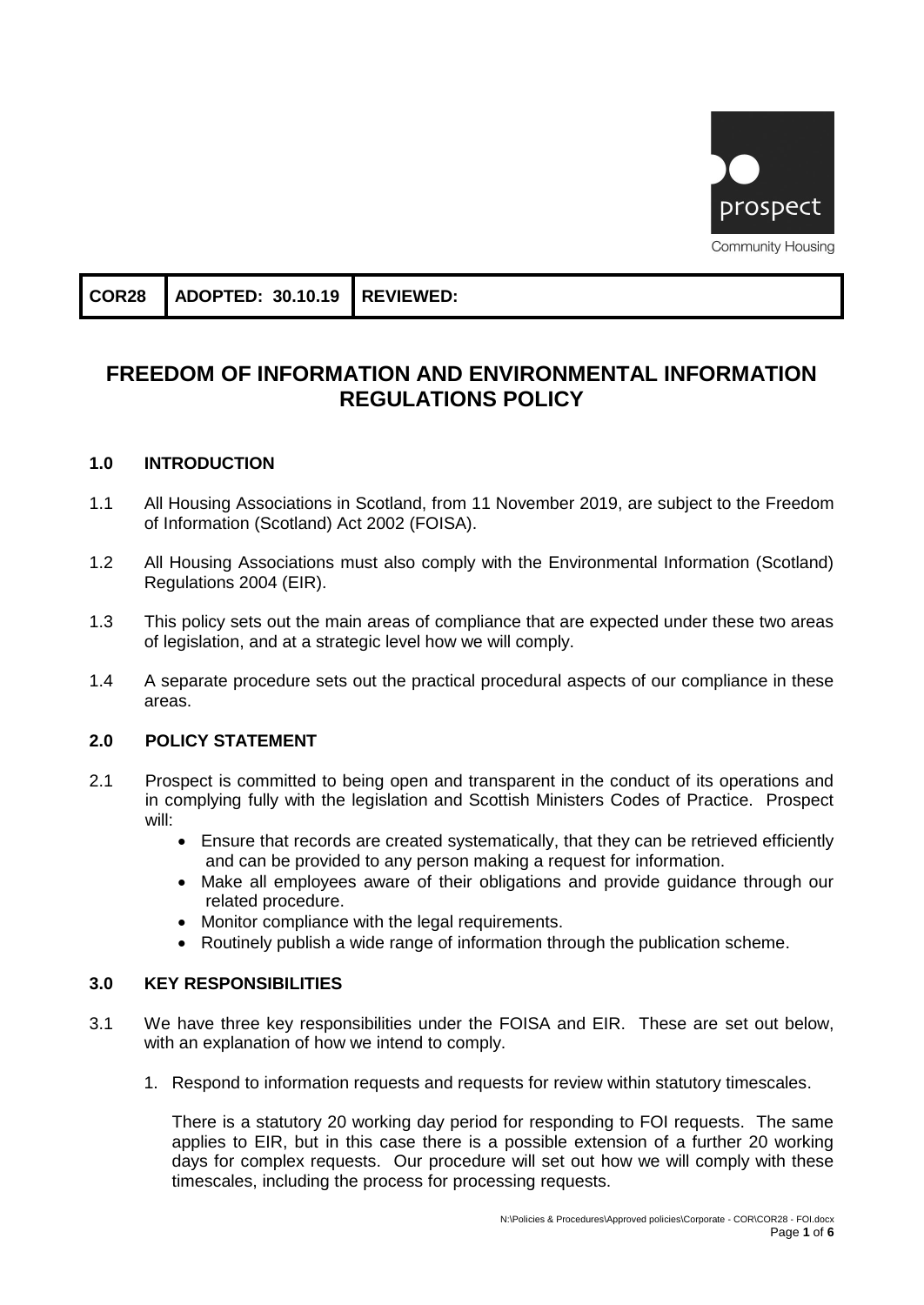2. Adopt an approved publication scheme and proactively publish/disseminate information.

We are adopting the model publications scheme provided by the Scottish Federation of Housing Associations and the Scottish Information Commissioner. We will fully implement this scheme, and make sure that all the links in our Guide to Information are kept up to date.

3. Provide advice and assistance.

Our IT Officer will be the co-ordinating officer for FOI and EIR. They will ensure that staff are adequately trained and that our procedure for these areas is up to date and helpful for staff. This will ensure that all staff can provide basic advice, and other staff will be available for more detailed requests. We will aim to be proactive and helpful when providing advice and assistance.

2.2 In order to ensure compliance with our responsibilities, we have allocated different roles to staff members. Our Director will take a leadership role in overseeing our compliance, supported by our IT Officer who will take a co-ordinating role operationally. Each member of the Management Team will prioritise work resulting from requests, and all staff members will assist when appropriate. Staff training will ensure that all staff have a least a basic knowledge of what is covered under the legislation.

#### **4.0 IMPLEMENTATION AND REVIEW**

- 4.1 The Director is responsible for ensuring that this policy is implemented as required by Committee Members and all staff.
- 4.2 The Director will ensure that this policy is reviewed by the Management Committee at least every 3 years.

Reviewed by the Management Committee on 30 October 2019

Next review due by: October 2022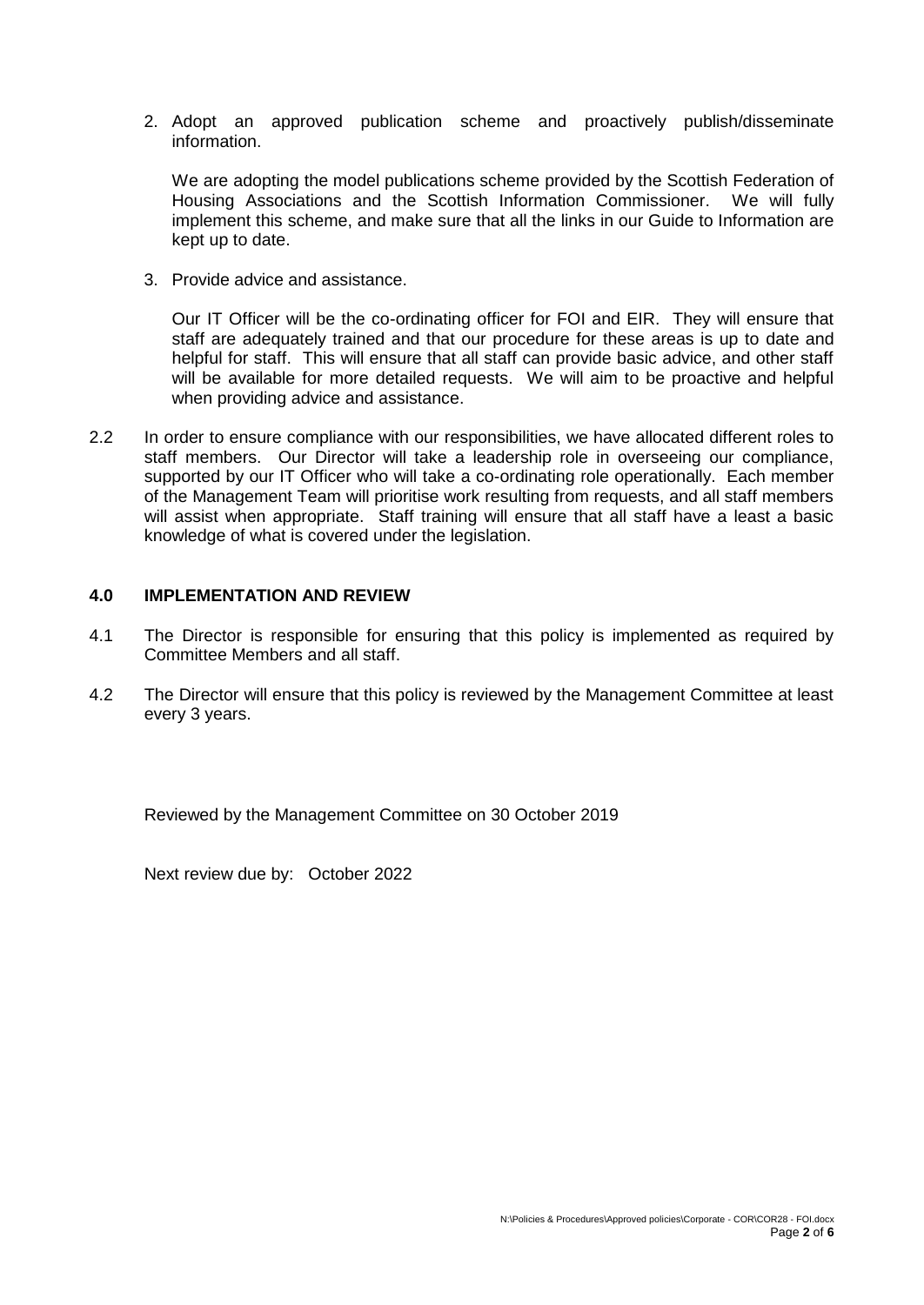

## **PROSPECT EQUALITY IMPACT ASSESSMENT RECORD**

| Title of policy/ practice/ strategy |                       | Freedom of Information and Environmental Information |
|-------------------------------------|-----------------------|------------------------------------------------------|
|                                     | Regulations           |                                                      |
| <b>Department</b>                   | Corporate             |                                                      |
| Who is involved in the EQIA?        | <b>Brendan Fowler</b> |                                                      |
| Type of policy/ practice/ strategy  | New $\boxtimes$       | Existing $\square$                                   |
| Date completed                      | 24/9/19               |                                                      |

### **Stage 1: Screening Record**

### *What is the main purpose of the policy?*

The policy sets out our compliance with the legislation on Freedom of Information and Environmental Information Regulations.

### *Who will the policy benefit and how?*

This policy affects anyone who wants to know more about the work of Prospect. This includes, but is not limited to, our customers, journalists, academics and the general public.

### *For each equality group, does or could the policy have a negative impact?*

| <b>Protected characteristic</b>          | <b>Negative</b> | <b>Positive/no impact</b> | Don't know |
|------------------------------------------|-----------------|---------------------------|------------|
| Age                                      |                 | ⋉                         |            |
| <b>Disability</b>                        |                 | $\boxtimes$               |            |
| Gender reassignment                      |                 | $\times$                  |            |
| Marriage & civil partnership             |                 | ⊠                         |            |
| Pregnancy & maternity                    |                 | $\boxtimes$               |            |
| Race                                     |                 | $\boxtimes$               |            |
| Religion or belief (including no belief) |                 | $\boxtimes$               |            |
| <b>Sex</b>                               |                 | $\boxtimes$               |            |
| Sexual orientation                       |                 | $\boxtimes$               |            |

If you answered negative or don't know to the above question you should consider doing a full EQIA.

### *Are there any potential barriers to implementing the policy?*

Barriers would relate to a lack of staff awareness. This will be tackled through staff involvement in the development of procedures, and staff training.

|                          | 55 | NC |
|--------------------------|----|----|
| Is a full EQIA required? |    |    |

### *If you answered no to the above question explain why a full EQIA is not required:*

| No impact on equalities identified: |  |
|-------------------------------------|--|
| Other:                              |  |
|                                     |  |
|                                     |  |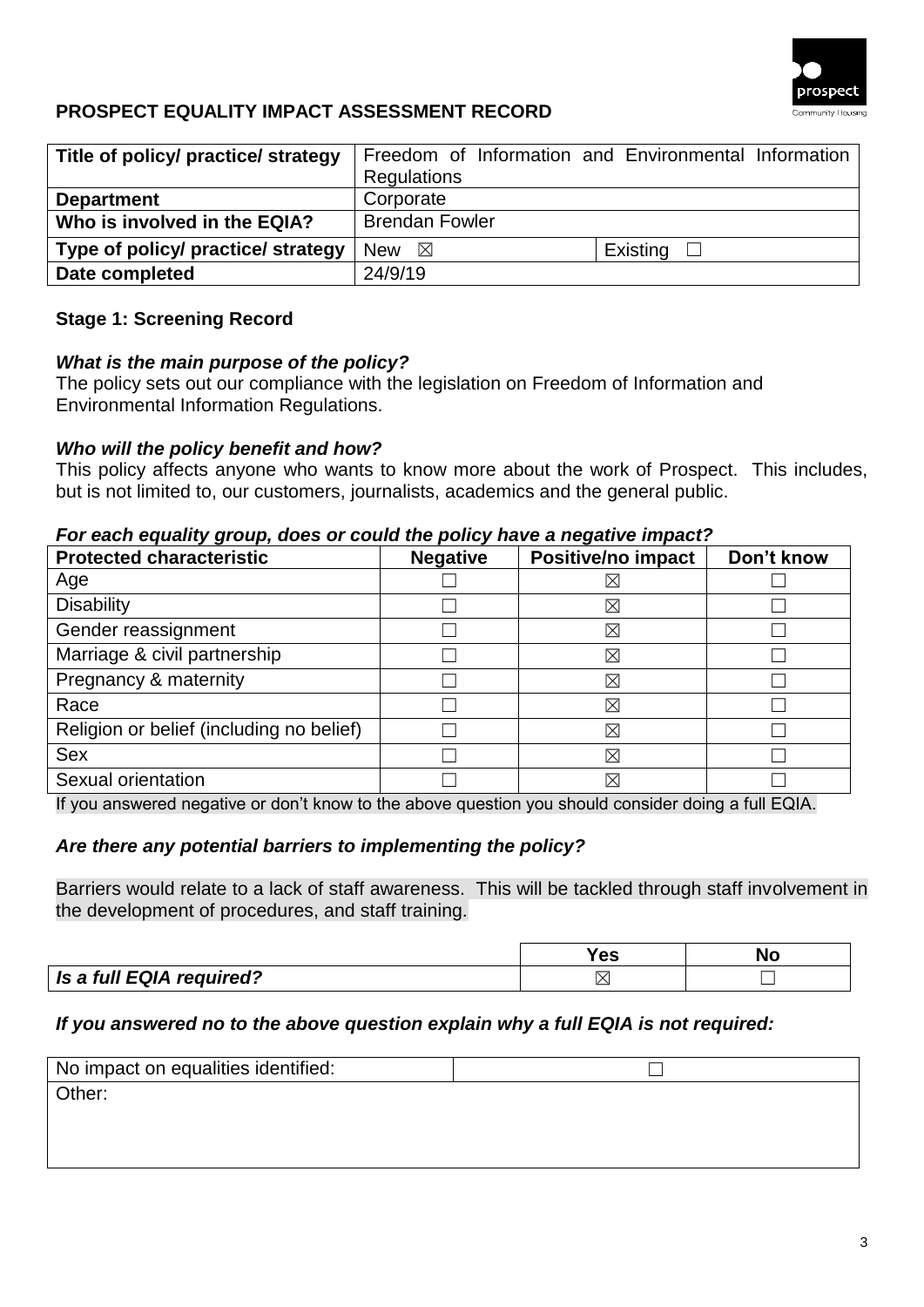### **Stage 2: Data and evidence gathering, involvement and consultation**

Include here the results of your evidence gathering, including qualitative and quantitative data and the source of that information, whether national statistics, surveys or consultations with relevant equality groups.

| <b>Source</b>                | <b>Qualitative evidence</b>    | <b>Quantitative evidence</b> | <b>Which protected</b>              | <b>Gaps identified/action taken</b> |
|------------------------------|--------------------------------|------------------------------|-------------------------------------|-------------------------------------|
|                              | provided                       | provided                     | characteristics are covered?        |                                     |
| Management information       |                                | Annual staff and             | Age, disability, gender,            | Membership data not collected.      |
| data                         |                                | committee equalities         | ethnicity. In some cases other      | Implementation of Cx will assist    |
|                              |                                | data                         | protected characteristics           | with data collection.               |
| Tenant satisfaction survey   |                                | Survey carried out in        | Age, disability, gender,            | Data becoming out of date.          |
|                              |                                | 2016                         | ethnicity. In some cases other      | Implementation of Cx will assist    |
|                              |                                |                              | protected characteristics           | with data collection.               |
| Committee, Equalities        | Equality related issues        |                              | Various                             |                                     |
| <b>Working Group and</b>     | identified and discussed       |                              |                                     |                                     |
| <b>Tenants Forum minutes</b> |                                |                              |                                     |                                     |
| Review of complaints         | Tenant/service user            | Statistical data on types    | All protected characteristics       | Implementation of Cx will assist    |
| received                     | experience                     | of complaint                 |                                     | with data collection and analysis   |
|                              |                                |                              |                                     | of protected characteristics        |
| Observations/conversations   | Staff/committee/tenant/service |                              | All protected characteristics       |                                     |
| (anecdotal)                  | user levels of understanding,  |                              |                                     |                                     |
|                              | inclusive practice             |                              |                                     |                                     |
| Edinburgh Census 2011        |                                | Statistical data             | Age disability, gender, ethnicity,  | Data becoming out of date.          |
|                              |                                |                              | marital status, religion or belief. |                                     |
| EdIndex data                 |                                | Statistical data provided    | Age, disability, gender,            | Data becoming out of date.          |
|                              |                                | for individuals on the       | ethnicity. In some cases other      |                                     |
|                              |                                | housing waiting list         | protected characteristics.          |                                     |
| <b>SHR Annual Return on</b>  |                                | Statistical data on staff,   | Disability, ethnicity.              |                                     |
| Charter data                 |                                | committee and tenant         |                                     |                                     |
|                              |                                | profile for RSLs             |                                     |                                     |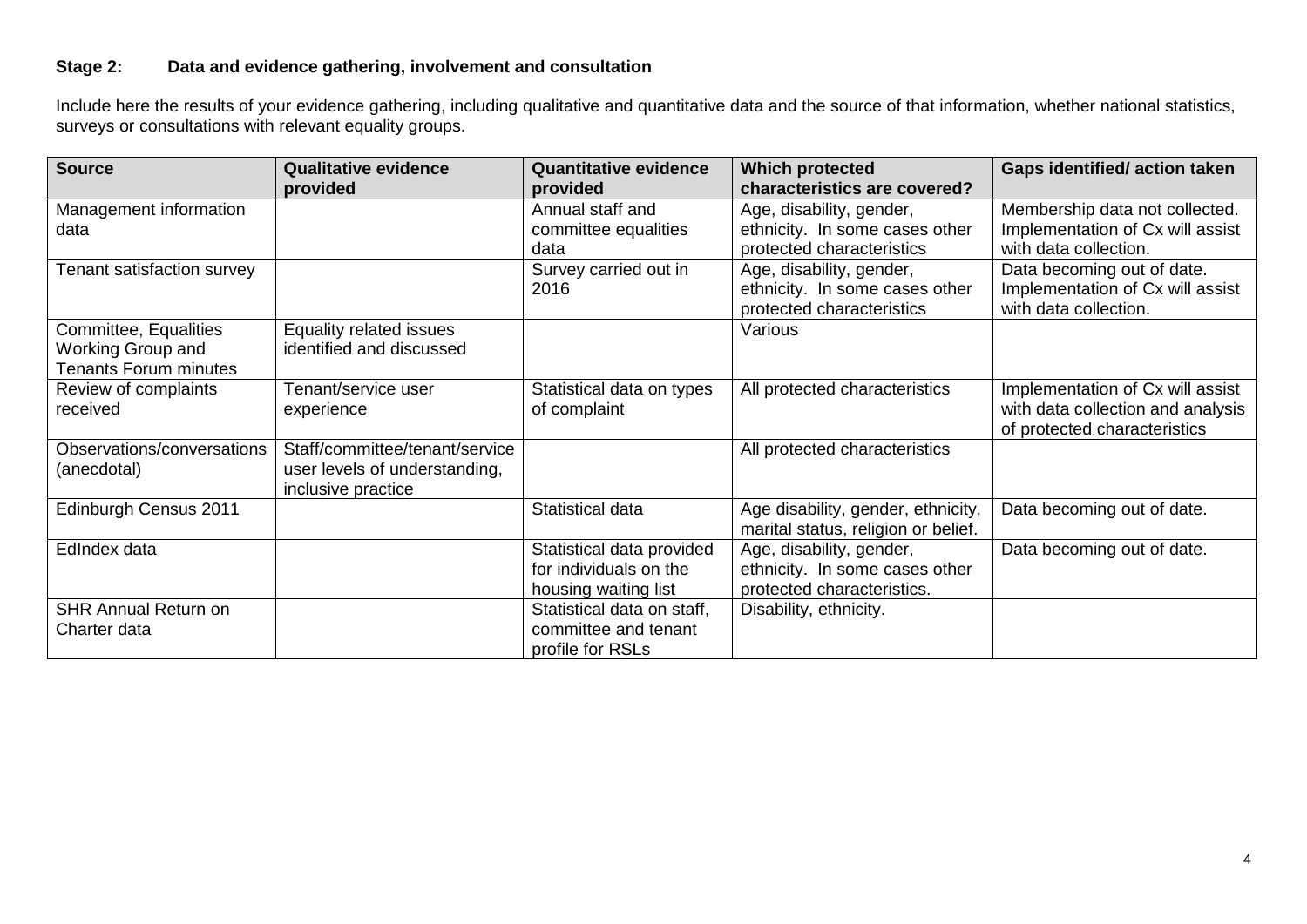*How might the policy impact on people who share protected characteristics?* Include both positive and negative impacts.

| <b>Protected Characteristic</b>             | <b>Description of Impact</b>                                                                                                                                                                          |
|---------------------------------------------|-------------------------------------------------------------------------------------------------------------------------------------------------------------------------------------------------------|
| Age                                         | By making information available in different formats, this will make<br>it accessible to people of all ages.                                                                                          |
| <b>Disability</b>                           | By making information available in different formats, this will make<br>it accessible to people with a disability that would otherwise make it<br>difficult to access and understand the information. |
| Gender reassignment                         | No impact identified.                                                                                                                                                                                 |
| Marriage & civil partnership                | No impact identified.                                                                                                                                                                                 |
| Pregnancy & maternity                       | No impact identified.                                                                                                                                                                                 |
| Race                                        | We provide a translation and interpreting service to make this<br>information as accessible as possible.                                                                                              |
| Religion or belief (including no<br>belief) | No impact identified.                                                                                                                                                                                 |
| <b>Sex</b>                                  | No impact identified.                                                                                                                                                                                 |
| Sexual orientation                          | No impact identified.                                                                                                                                                                                 |

### *How does the policy promote equality of opportunity?*

By making the information as accessible as possible, we are encouraging everyone to take the opportunity of accessing the information that we publish or can provide on request.

### *How does the policy promote good relations?*

We are being proactive in making sure that those from all the protected characteristics can access the information equally.